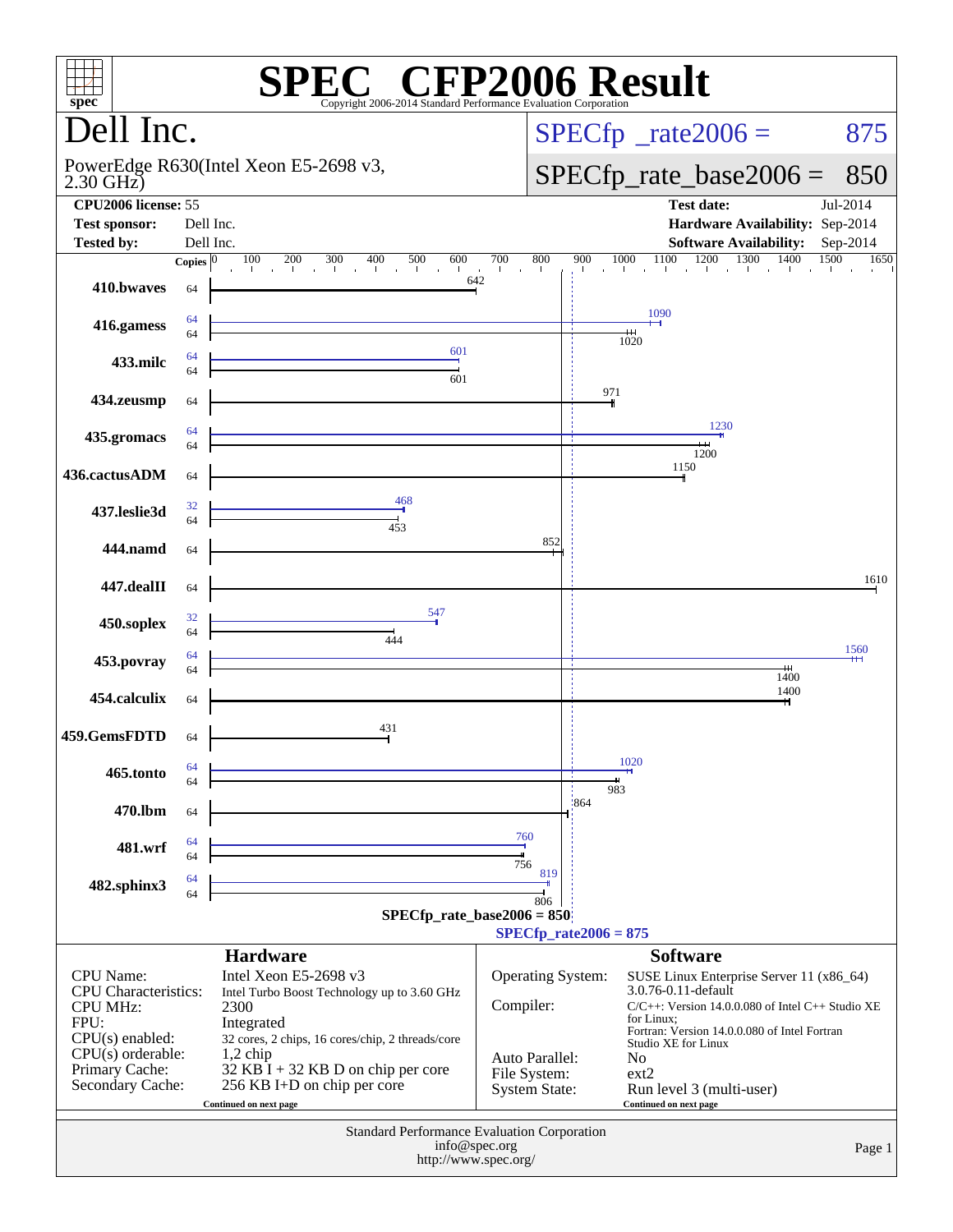

# Dell Inc.

2.30 GHz) PowerEdge R630(Intel Xeon E5-2698 v3,

 $SPECTp_rate2006 = 875$ 

## [SPECfp\\_rate\\_base2006 =](http://www.spec.org/auto/cpu2006/Docs/result-fields.html#SPECfpratebase2006) 850

| CPU <sub>2006</sub> license: 55                                            |                                                                                                                 |                                                            | <b>Test date:</b><br>Jul-2014               |  |  |  |  |
|----------------------------------------------------------------------------|-----------------------------------------------------------------------------------------------------------------|------------------------------------------------------------|---------------------------------------------|--|--|--|--|
| <b>Test sponsor:</b>                                                       | Dell Inc.                                                                                                       |                                                            | Hardware Availability: Sep-2014             |  |  |  |  |
| <b>Tested by:</b>                                                          | Dell Inc.                                                                                                       |                                                            | <b>Software Availability:</b><br>$Sep-2014$ |  |  |  |  |
| L3 Cache:<br>Other Cache:<br>Memory:<br>Disk Subsystem:<br>Other Hardware: | 40 MB I+D on chip per chip<br>None<br>256 GB (16 x 16 GB 2Rx4 PC4-2133P-R)<br>1 x 1000 GB 7200 RPM SATA<br>None | <b>Base Pointers:</b><br>Peak Pointers:<br>Other Software: | $32/64$ -bit<br>$32/64$ -bit<br>None        |  |  |  |  |

**[Results Table](http://www.spec.org/auto/cpu2006/Docs/result-fields.html#ResultsTable)**

| Results Table    |               |                                                                                                          |             |                |       |                |             |               |                |              |                |              |                |              |
|------------------|---------------|----------------------------------------------------------------------------------------------------------|-------------|----------------|-------|----------------|-------------|---------------|----------------|--------------|----------------|--------------|----------------|--------------|
|                  | <b>Base</b>   |                                                                                                          |             |                |       | <b>Peak</b>    |             |               |                |              |                |              |                |              |
| <b>Benchmark</b> | <b>Copies</b> | <b>Seconds</b>                                                                                           | Ratio       | <b>Seconds</b> | Ratio | <b>Seconds</b> | Ratio       | <b>Copies</b> | <b>Seconds</b> | <b>Ratio</b> | <b>Seconds</b> | <b>Ratio</b> | <b>Seconds</b> | <b>Ratio</b> |
| 410.bwayes       | 64            | 1355                                                                                                     | 642         | 1355           | 642   | 1354           | 643         | 64            | 1355           | 642          | 1355           | 642          | 1354           | 643          |
| 416.gamess       | 64            | 1233                                                                                                     | 1020        | 1219           | 1030  | 1243           | 1010        | 64            | 1154           | 1090         | 1151           | 1090         | 1179           | 1060         |
| $433$ .milc      | 64            | 978                                                                                                      | 601         | 978            | 601   | 978            | 601         | 64            | 977            | 601          | 978            | 601          | 977            | 601          |
| 434.zeusmp       | 64            | 600                                                                                                      | 971         | 601            | 970   | 597            | 976         | 64            | 600            | 971          | 601            | 970          | 597            | 976          |
| 435.gromacs      | 64            | 387                                                                                                      | 1180        | 382            | 1200  | 379            | 1210        | 64            | 370            | 1230         | 371            | 1230         | 369            | 1240         |
| 436.cactusADM    | 64            | 669                                                                                                      | 1140        | 667            | 1150  | 667            | <b>1150</b> | 64            | 669            | 1140         | 667            | 1150         | 667            | 1150         |
| 437.leslie3d     | 64            | 1327                                                                                                     | 453         | 1329           | 453   | 1329           | 453         | 32            | 645            | 466          | 642            | 469          | 643            | <b>468</b>   |
| 444.namd         | 64            | 602                                                                                                      | 853         | 603            | 852   | 619            | 829         | 64            | 602            | 853          | 603            | 852          | 619            | 829          |
| $447$ .dealII    | 64            | 455                                                                                                      | <b>1610</b> | 455            | 1610  | 455            | 1610        | 64            | 455            | 1610         | 455            | 1610         | 455            | 1610         |
| 450.soplex       | 64            | 1202                                                                                                     | 444         | 1202           | 444   | 1206           | 443         | 32            | 487            | 548          | 490            | 545          | 488            | 547          |
| 453.povray       | 64            | 245                                                                                                      | 1390        | 244            | 1400  | 242            | 1400        | 64            | 219            | 1550         | 218            | 1560         | 216            | 1580         |
| 454.calculix     | 64            | 380                                                                                                      | 1390        | 377            | 1400  | 377            | 1400        | 64            | 380            | 1390         | 377            | 1400         | 377            | <u>1400</u>  |
| 459.GemsFDTD     | 64            | 1576                                                                                                     | 431         | 1577           | 431   | 1578           | 430l        | 64            | 1576           | 431          | 1577           | 431          | 1578           | 430          |
| 465.tonto        | 64            | 643                                                                                                      | 979         | 638            | 987   | 641            | 983         | 64            | 619            | 1020         | 625            | 1010         | 617            | 1020         |
| 470.1bm          | 64            | 1018                                                                                                     | 863         | 1017           | 864   | 1017           | 864         | 64            | 1018           | 863          | 1017           | 864          | 1017           | 864          |
| 481.wrf          | 64            | 945                                                                                                      | 756         | 944            | 757   | 952            | 751         | 64            | 940            | 760          | 940            | 761          | 941            | 759          |
| 482.sphinx3      | 64            | 1551                                                                                                     | 804         | 1547           | 806   | 1548           | <b>806</b>  | 64            | 1524           | 819          | 1531           | 815          | 1522           | 819          |
|                  |               | Results appear in the order in which they were run. Bold underlined text indicates a median measurement. |             |                |       |                |             |               |                |              |                |              |                |              |

#### **[Submit Notes](http://www.spec.org/auto/cpu2006/Docs/result-fields.html#SubmitNotes)**

 The numactl mechanism was used to bind copies to processors. The config file option 'submit' was used to generate numactl commands to bind each copy to a specific processor. For details, please see the config file.

#### **[Operating System Notes](http://www.spec.org/auto/cpu2006/Docs/result-fields.html#OperatingSystemNotes)**

Stack size set to unlimited using "ulimit -s unlimited"

#### **[Platform Notes](http://www.spec.org/auto/cpu2006/Docs/result-fields.html#PlatformNotes)**

 BIOS settings: Snoop Mode set to Cluster on Die Virtualization Technology disabled

Continued on next page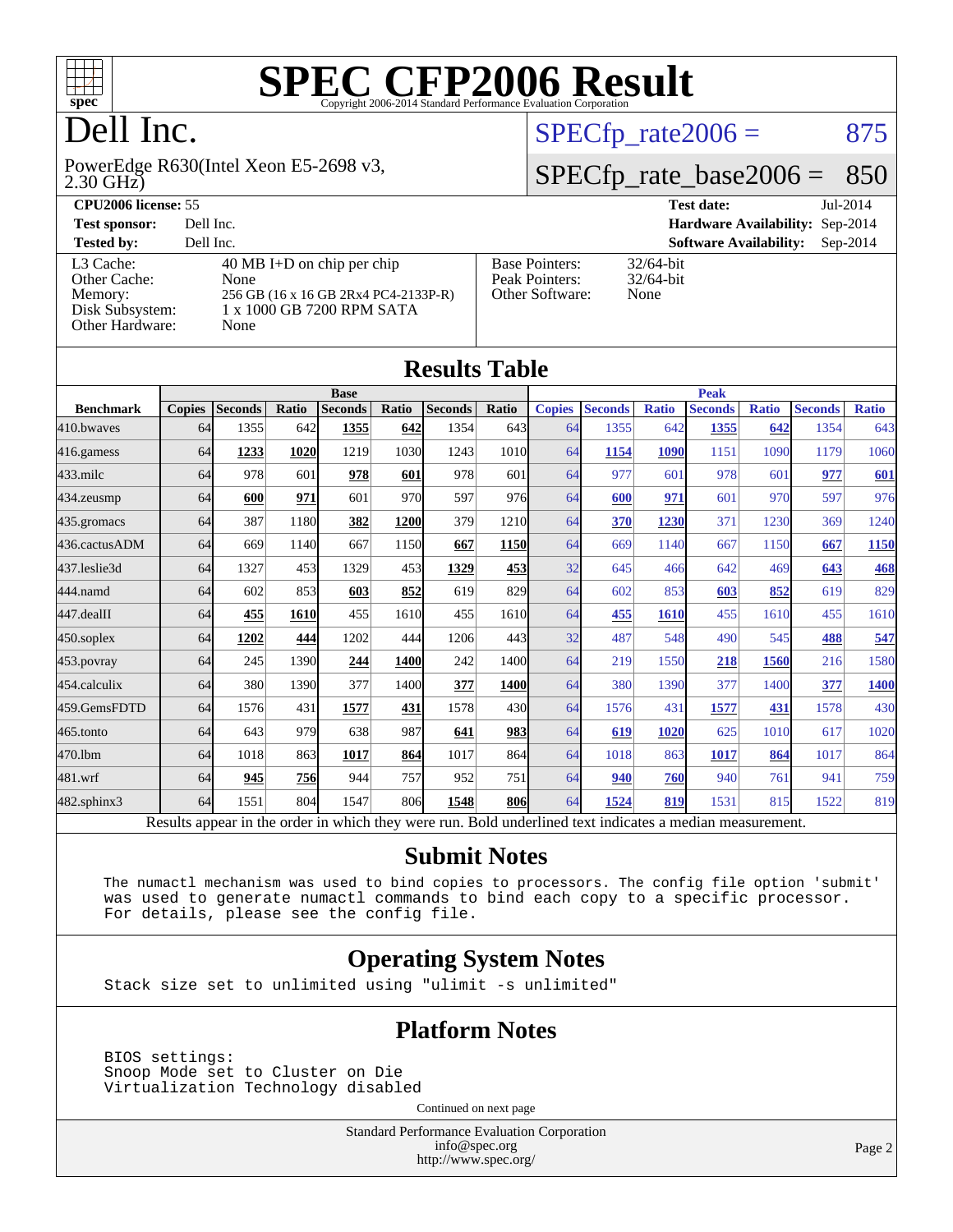

### Dell Inc.

2.30 GHz) PowerEdge R630(Intel Xeon E5-2698 v3,  $SPECTp_rate2006 = 875$ 

[SPECfp\\_rate\\_base2006 =](http://www.spec.org/auto/cpu2006/Docs/result-fields.html#SPECfpratebase2006) 850

**[CPU2006 license:](http://www.spec.org/auto/cpu2006/Docs/result-fields.html#CPU2006license)** 55 **[Test date:](http://www.spec.org/auto/cpu2006/Docs/result-fields.html#Testdate)** Jul-2014 **[Test sponsor:](http://www.spec.org/auto/cpu2006/Docs/result-fields.html#Testsponsor)** Dell Inc. **[Hardware Availability:](http://www.spec.org/auto/cpu2006/Docs/result-fields.html#HardwareAvailability)** Sep-2014 **[Tested by:](http://www.spec.org/auto/cpu2006/Docs/result-fields.html#Testedby)** Dell Inc. **[Software Availability:](http://www.spec.org/auto/cpu2006/Docs/result-fields.html#SoftwareAvailability)** Sep-2014

#### **[Platform Notes \(Continued\)](http://www.spec.org/auto/cpu2006/Docs/result-fields.html#PlatformNotes)**

Standard Performance Evaluation Corporation [info@spec.org](mailto:info@spec.org) Execute Disable disabled System Profile set to Performance Sysinfo program /root/cpu2006-1.2/config/sysinfo.rev6818 \$Rev: 6818 \$ \$Date:: 2012-07-17 #\$ e86d102572650a6e4d596a3cee98f191 running on linux Sat Jul 5 02:57:48 2014 This section contains SUT (System Under Test) info as seen by some common utilities. To remove or add to this section, see: <http://www.spec.org/cpu2006/Docs/config.html#sysinfo> From /proc/cpuinfo model name : Intel(R) Xeon(R) CPU E5-2698 v3 @ 2.30GHz 2 "physical id"s (chips) 64 "processors" cores, siblings (Caution: counting these is hw and system dependent. The following excerpts from /proc/cpuinfo might not be reliable. Use with caution.) cpu cores : 16 siblings : 32 physical 0: cores 0 1 2 3 4 5 6 7 8 9 10 11 12 13 14 15 physical 1: cores 0 1 2 3 4 5 6 7 8 9 10 11 12 13 14 15 cache size : 20480 KB From /proc/meminfo MemTotal: 264571712 kB HugePages\_Total: 0 Hugepagesize: 2048 kB /usr/bin/lsb\_release -d SUSE Linux Enterprise Server 11 (x86\_64) From /etc/\*release\* /etc/\*version\* SuSE-release: SUSE Linux Enterprise Server 11 (x86\_64) VERSION = 11 PATCHLEVEL = 3 uname -a: Linux linux 3.0.76-0.11-default #1 SMP Fri Jun 14 08:21:43 UTC 2013 (ccab990) x86\_64 x86\_64 x86\_64 GNU/Linux run-level 3 Jul 4 14:18 last=S SPEC is set to: /root/cpu2006-1.2<br>Filesystem Type Size Use Type Size Used Avail Use% Mounted on /dev/sda2 ext2 726G 10G 715G 2% / Additional information from dmidecode: BIOS Dell Inc. 0.3.25 06/19/2014 Memory: 16x 00AD063200AD HMA42GR7MFR4N-TFT1 16 GB 2133 MHz 8x Not Specified Not Specified Continued on next page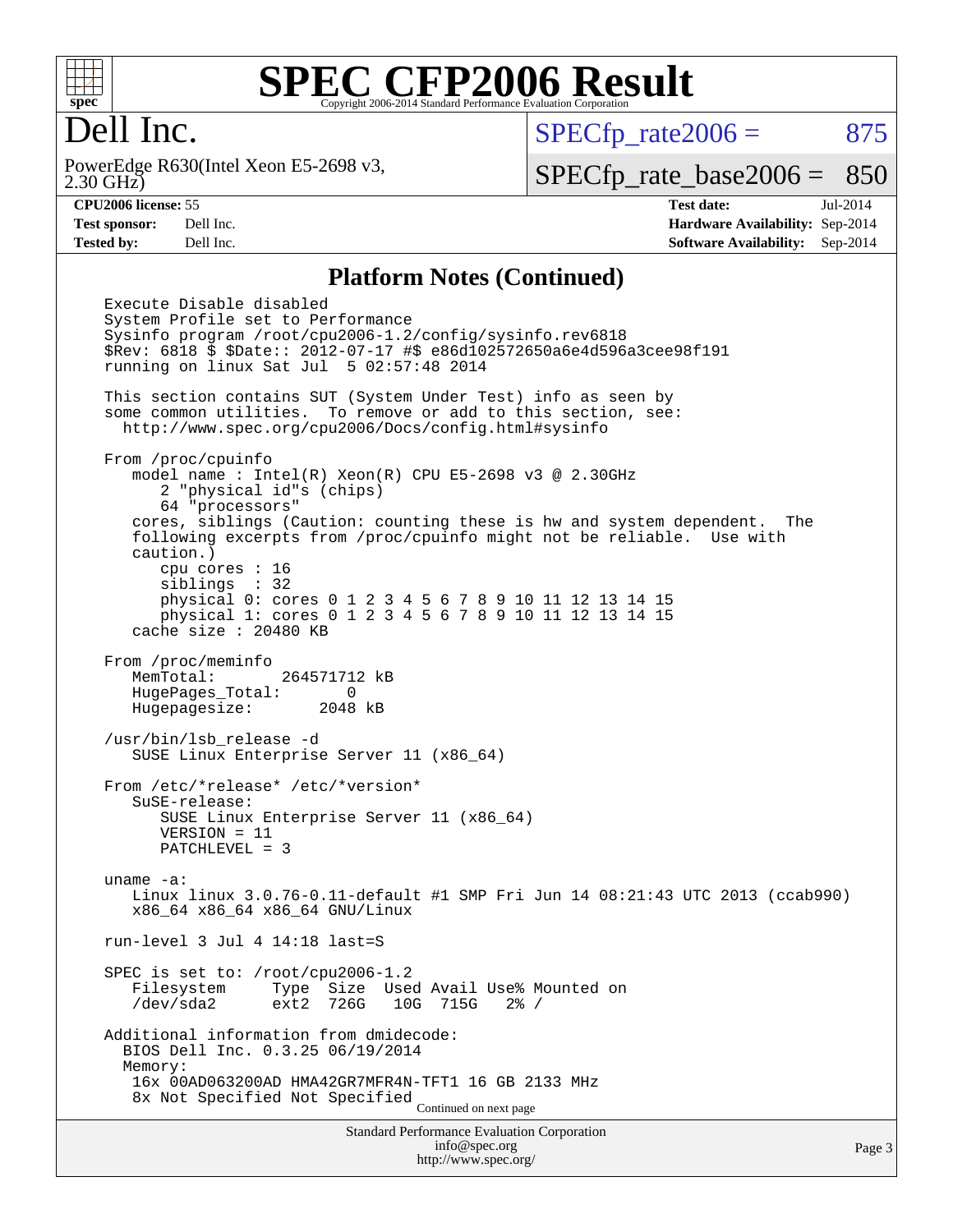

### Dell Inc.

2.30 GHz) PowerEdge R630(Intel Xeon E5-2698 v3,

 $SPECTp\_rate2006 = 875$ 

[SPECfp\\_rate\\_base2006 =](http://www.spec.org/auto/cpu2006/Docs/result-fields.html#SPECfpratebase2006) 850

**[CPU2006 license:](http://www.spec.org/auto/cpu2006/Docs/result-fields.html#CPU2006license)** 55 **[Test date:](http://www.spec.org/auto/cpu2006/Docs/result-fields.html#Testdate)** Jul-2014 **[Test sponsor:](http://www.spec.org/auto/cpu2006/Docs/result-fields.html#Testsponsor)** Dell Inc. **[Hardware Availability:](http://www.spec.org/auto/cpu2006/Docs/result-fields.html#HardwareAvailability)** Sep-2014 **[Tested by:](http://www.spec.org/auto/cpu2006/Docs/result-fields.html#Testedby)** Dell Inc. **[Software Availability:](http://www.spec.org/auto/cpu2006/Docs/result-fields.html#SoftwareAvailability)** Sep-2014

#### **[Platform Notes \(Continued\)](http://www.spec.org/auto/cpu2006/Docs/result-fields.html#PlatformNotes)**

(End of data from sysinfo program)

#### **[General Notes](http://www.spec.org/auto/cpu2006/Docs/result-fields.html#GeneralNotes)**

Environment variables set by runspec before the start of the run: LD\_LIBRARY\_PATH = "/root/cpu2006-1.2/libs/32:/root/cpu2006-1.2/libs/64:/root/cpu2006-1.2/sh"

 Binaries compiled on a system with 1x Core i7-860 CPU + 8GB memory using RedHat EL 6.4 Transparent Huge Pages enabled with: echo always > /sys/kernel/mm/transparent\_hugepage/enabled Filesystem page cache cleared with: echo 1> /proc/sys/vm/drop\_caches runspec command invoked through numactl i.e.: numactl --interleave=all runspec <etc>

#### **[Base Compiler Invocation](http://www.spec.org/auto/cpu2006/Docs/result-fields.html#BaseCompilerInvocation)**

 $C$  benchmarks:<br>icc  $-m64$ 

[C++ benchmarks:](http://www.spec.org/auto/cpu2006/Docs/result-fields.html#CXXbenchmarks) [icpc -m64](http://www.spec.org/cpu2006/results/res2014q3/cpu2006-20140909-31332.flags.html#user_CXXbase_intel_icpc_64bit_bedb90c1146cab66620883ef4f41a67e)

[Fortran benchmarks](http://www.spec.org/auto/cpu2006/Docs/result-fields.html#Fortranbenchmarks): [ifort -m64](http://www.spec.org/cpu2006/results/res2014q3/cpu2006-20140909-31332.flags.html#user_FCbase_intel_ifort_64bit_ee9d0fb25645d0210d97eb0527dcc06e)

[Benchmarks using both Fortran and C](http://www.spec.org/auto/cpu2006/Docs/result-fields.html#BenchmarksusingbothFortranandC): [icc -m64](http://www.spec.org/cpu2006/results/res2014q3/cpu2006-20140909-31332.flags.html#user_CC_FCbase_intel_icc_64bit_0b7121f5ab7cfabee23d88897260401c) [ifort -m64](http://www.spec.org/cpu2006/results/res2014q3/cpu2006-20140909-31332.flags.html#user_CC_FCbase_intel_ifort_64bit_ee9d0fb25645d0210d97eb0527dcc06e)

#### **[Base Portability Flags](http://www.spec.org/auto/cpu2006/Docs/result-fields.html#BasePortabilityFlags)**

| 410.bwaves: - DSPEC_CPU_LP64               |  |
|--------------------------------------------|--|
| 416.gamess: - DSPEC_CPU_LP64               |  |
| 433.milc: -DSPEC CPU LP64                  |  |
| 434.zeusmp: -DSPEC_CPU_LP64                |  |
| 435.gromacs: -DSPEC_CPU_LP64 -nofor_main   |  |
| 436.cactusADM: -DSPEC CPU LP64 -nofor main |  |
| 437.leslie3d: -DSPEC CPU LP64              |  |
| 444.namd: - DSPEC CPU LP64                 |  |
| 447.dealII: -DSPEC_CPU LP64                |  |
| 450.soplex: -DSPEC_CPU_LP64                |  |
| 453.povray: -DSPEC_CPU_LP64                |  |
| 454.calculix: - DSPEC_CPU_LP64 -nofor_main |  |
| 459.GemsFDTD: - DSPEC_CPU_LP64             |  |
|                                            |  |

Continued on next page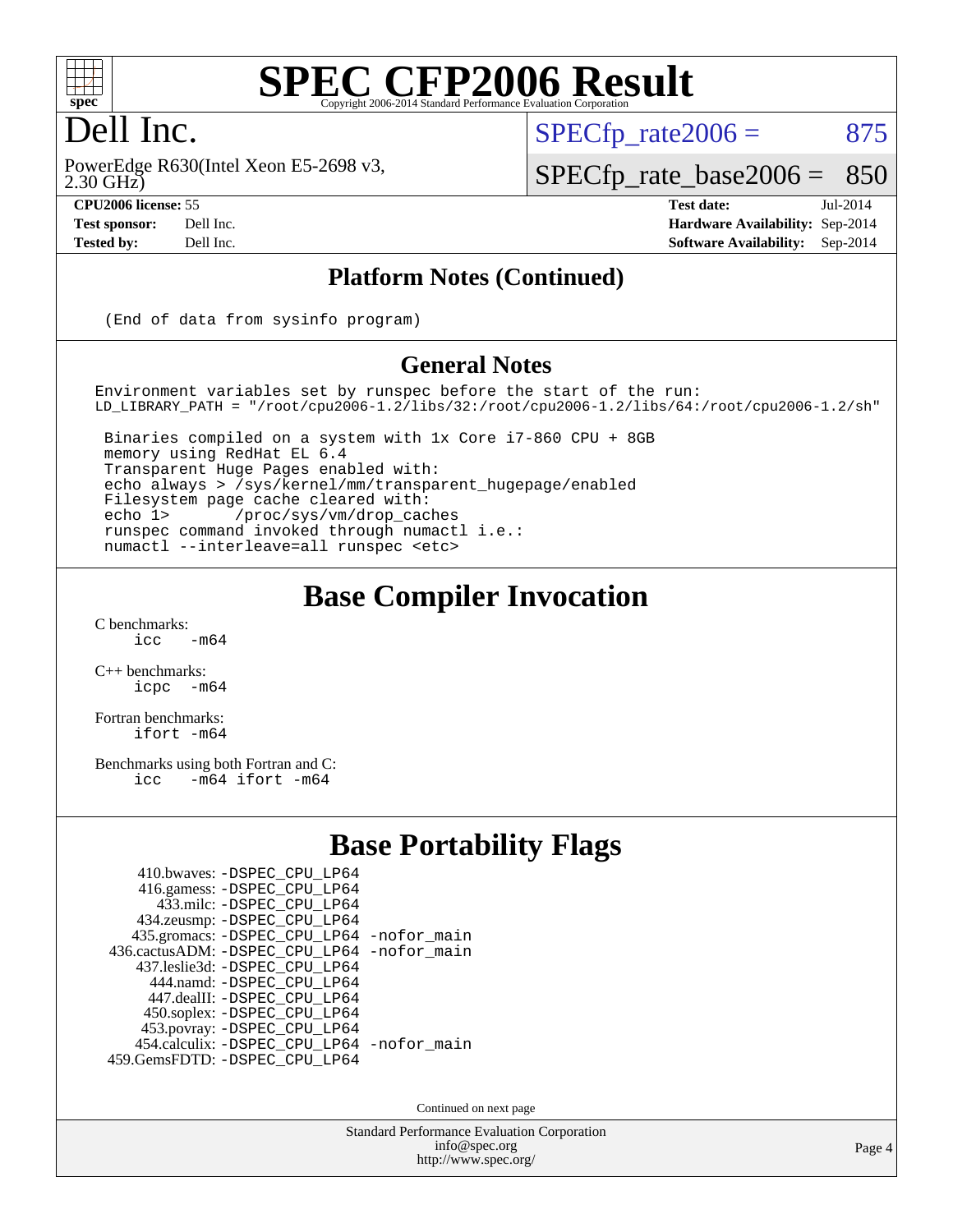

### Dell Inc.

2.30 GHz) PowerEdge R630(Intel Xeon E5-2698 v3,  $SPECTp\_rate2006 = 875$ 

[SPECfp\\_rate\\_base2006 =](http://www.spec.org/auto/cpu2006/Docs/result-fields.html#SPECfpratebase2006) 850

**[CPU2006 license:](http://www.spec.org/auto/cpu2006/Docs/result-fields.html#CPU2006license)** 55 **[Test date:](http://www.spec.org/auto/cpu2006/Docs/result-fields.html#Testdate)** Jul-2014 **[Test sponsor:](http://www.spec.org/auto/cpu2006/Docs/result-fields.html#Testsponsor)** Dell Inc. **[Hardware Availability:](http://www.spec.org/auto/cpu2006/Docs/result-fields.html#HardwareAvailability)** Sep-2014 **[Tested by:](http://www.spec.org/auto/cpu2006/Docs/result-fields.html#Testedby)** Dell Inc. **[Software Availability:](http://www.spec.org/auto/cpu2006/Docs/result-fields.html#SoftwareAvailability)** Sep-2014

### **[Base Portability Flags \(Continued\)](http://www.spec.org/auto/cpu2006/Docs/result-fields.html#BasePortabilityFlags)**

 465.tonto: [-DSPEC\\_CPU\\_LP64](http://www.spec.org/cpu2006/results/res2014q3/cpu2006-20140909-31332.flags.html#suite_basePORTABILITY465_tonto_DSPEC_CPU_LP64) 470.lbm: [-DSPEC\\_CPU\\_LP64](http://www.spec.org/cpu2006/results/res2014q3/cpu2006-20140909-31332.flags.html#suite_basePORTABILITY470_lbm_DSPEC_CPU_LP64)

 481.wrf: [-DSPEC\\_CPU\\_LP64](http://www.spec.org/cpu2006/results/res2014q3/cpu2006-20140909-31332.flags.html#suite_basePORTABILITY481_wrf_DSPEC_CPU_LP64) [-DSPEC\\_CPU\\_CASE\\_FLAG](http://www.spec.org/cpu2006/results/res2014q3/cpu2006-20140909-31332.flags.html#b481.wrf_baseCPORTABILITY_DSPEC_CPU_CASE_FLAG) [-DSPEC\\_CPU\\_LINUX](http://www.spec.org/cpu2006/results/res2014q3/cpu2006-20140909-31332.flags.html#b481.wrf_baseCPORTABILITY_DSPEC_CPU_LINUX) 482.sphinx3: [-DSPEC\\_CPU\\_LP64](http://www.spec.org/cpu2006/results/res2014q3/cpu2006-20140909-31332.flags.html#suite_basePORTABILITY482_sphinx3_DSPEC_CPU_LP64)

**[Base Optimization Flags](http://www.spec.org/auto/cpu2006/Docs/result-fields.html#BaseOptimizationFlags)**

[C benchmarks](http://www.spec.org/auto/cpu2006/Docs/result-fields.html#Cbenchmarks):

[-xCORE-AVX2](http://www.spec.org/cpu2006/results/res2014q3/cpu2006-20140909-31332.flags.html#user_CCbase_f-xAVX2_5f5fc0cbe2c9f62c816d3e45806c70d7) [-ipo](http://www.spec.org/cpu2006/results/res2014q3/cpu2006-20140909-31332.flags.html#user_CCbase_f-ipo) [-O3](http://www.spec.org/cpu2006/results/res2014q3/cpu2006-20140909-31332.flags.html#user_CCbase_f-O3) [-no-prec-div](http://www.spec.org/cpu2006/results/res2014q3/cpu2006-20140909-31332.flags.html#user_CCbase_f-no-prec-div) [-opt-prefetch](http://www.spec.org/cpu2006/results/res2014q3/cpu2006-20140909-31332.flags.html#user_CCbase_f-opt-prefetch) [-auto-p32](http://www.spec.org/cpu2006/results/res2014q3/cpu2006-20140909-31332.flags.html#user_CCbase_f-auto-p32) [-ansi-alias](http://www.spec.org/cpu2006/results/res2014q3/cpu2006-20140909-31332.flags.html#user_CCbase_f-ansi-alias) [-opt-mem-layout-trans=3](http://www.spec.org/cpu2006/results/res2014q3/cpu2006-20140909-31332.flags.html#user_CCbase_f-opt-mem-layout-trans_a7b82ad4bd7abf52556d4961a2ae94d5)

#### [C++ benchmarks:](http://www.spec.org/auto/cpu2006/Docs/result-fields.html#CXXbenchmarks)

[-xCORE-AVX2](http://www.spec.org/cpu2006/results/res2014q3/cpu2006-20140909-31332.flags.html#user_CXXbase_f-xAVX2_5f5fc0cbe2c9f62c816d3e45806c70d7) [-ipo](http://www.spec.org/cpu2006/results/res2014q3/cpu2006-20140909-31332.flags.html#user_CXXbase_f-ipo) [-O3](http://www.spec.org/cpu2006/results/res2014q3/cpu2006-20140909-31332.flags.html#user_CXXbase_f-O3) [-no-prec-div](http://www.spec.org/cpu2006/results/res2014q3/cpu2006-20140909-31332.flags.html#user_CXXbase_f-no-prec-div) [-opt-prefetch](http://www.spec.org/cpu2006/results/res2014q3/cpu2006-20140909-31332.flags.html#user_CXXbase_f-opt-prefetch) [-auto-p32](http://www.spec.org/cpu2006/results/res2014q3/cpu2006-20140909-31332.flags.html#user_CXXbase_f-auto-p32) [-ansi-alias](http://www.spec.org/cpu2006/results/res2014q3/cpu2006-20140909-31332.flags.html#user_CXXbase_f-ansi-alias) [-opt-mem-layout-trans=3](http://www.spec.org/cpu2006/results/res2014q3/cpu2006-20140909-31332.flags.html#user_CXXbase_f-opt-mem-layout-trans_a7b82ad4bd7abf52556d4961a2ae94d5)

[Fortran benchmarks](http://www.spec.org/auto/cpu2006/Docs/result-fields.html#Fortranbenchmarks):

[-xCORE-AVX2](http://www.spec.org/cpu2006/results/res2014q3/cpu2006-20140909-31332.flags.html#user_FCbase_f-xAVX2_5f5fc0cbe2c9f62c816d3e45806c70d7) [-ipo](http://www.spec.org/cpu2006/results/res2014q3/cpu2006-20140909-31332.flags.html#user_FCbase_f-ipo) [-O3](http://www.spec.org/cpu2006/results/res2014q3/cpu2006-20140909-31332.flags.html#user_FCbase_f-O3) [-no-prec-div](http://www.spec.org/cpu2006/results/res2014q3/cpu2006-20140909-31332.flags.html#user_FCbase_f-no-prec-div) [-opt-prefetch](http://www.spec.org/cpu2006/results/res2014q3/cpu2006-20140909-31332.flags.html#user_FCbase_f-opt-prefetch)

[Benchmarks using both Fortran and C](http://www.spec.org/auto/cpu2006/Docs/result-fields.html#BenchmarksusingbothFortranandC):

[-xCORE-AVX2](http://www.spec.org/cpu2006/results/res2014q3/cpu2006-20140909-31332.flags.html#user_CC_FCbase_f-xAVX2_5f5fc0cbe2c9f62c816d3e45806c70d7) [-ipo](http://www.spec.org/cpu2006/results/res2014q3/cpu2006-20140909-31332.flags.html#user_CC_FCbase_f-ipo) [-O3](http://www.spec.org/cpu2006/results/res2014q3/cpu2006-20140909-31332.flags.html#user_CC_FCbase_f-O3) [-no-prec-div](http://www.spec.org/cpu2006/results/res2014q3/cpu2006-20140909-31332.flags.html#user_CC_FCbase_f-no-prec-div) [-opt-prefetch](http://www.spec.org/cpu2006/results/res2014q3/cpu2006-20140909-31332.flags.html#user_CC_FCbase_f-opt-prefetch) [-auto-p32](http://www.spec.org/cpu2006/results/res2014q3/cpu2006-20140909-31332.flags.html#user_CC_FCbase_f-auto-p32) [-ansi-alias](http://www.spec.org/cpu2006/results/res2014q3/cpu2006-20140909-31332.flags.html#user_CC_FCbase_f-ansi-alias) [-opt-mem-layout-trans=3](http://www.spec.org/cpu2006/results/res2014q3/cpu2006-20140909-31332.flags.html#user_CC_FCbase_f-opt-mem-layout-trans_a7b82ad4bd7abf52556d4961a2ae94d5)

#### **[Peak Compiler Invocation](http://www.spec.org/auto/cpu2006/Docs/result-fields.html#PeakCompilerInvocation)**

[C benchmarks \(except as noted below\)](http://www.spec.org/auto/cpu2006/Docs/result-fields.html#Cbenchmarksexceptasnotedbelow):  $icc$   $-m64$ 

482.sphinx3: [icc -m32](http://www.spec.org/cpu2006/results/res2014q3/cpu2006-20140909-31332.flags.html#user_peakCCLD482_sphinx3_intel_icc_a6a621f8d50482236b970c6ac5f55f93)

[C++ benchmarks \(except as noted below\):](http://www.spec.org/auto/cpu2006/Docs/result-fields.html#CXXbenchmarksexceptasnotedbelow) [icpc -m64](http://www.spec.org/cpu2006/results/res2014q3/cpu2006-20140909-31332.flags.html#user_CXXpeak_intel_icpc_64bit_bedb90c1146cab66620883ef4f41a67e)

450.soplex: [icpc -m32](http://www.spec.org/cpu2006/results/res2014q3/cpu2006-20140909-31332.flags.html#user_peakCXXLD450_soplex_intel_icpc_4e5a5ef1a53fd332b3c49e69c3330699)

[Fortran benchmarks](http://www.spec.org/auto/cpu2006/Docs/result-fields.html#Fortranbenchmarks): [ifort -m64](http://www.spec.org/cpu2006/results/res2014q3/cpu2006-20140909-31332.flags.html#user_FCpeak_intel_ifort_64bit_ee9d0fb25645d0210d97eb0527dcc06e)

[Benchmarks using both Fortran and C](http://www.spec.org/auto/cpu2006/Docs/result-fields.html#BenchmarksusingbothFortranandC): [icc -m64](http://www.spec.org/cpu2006/results/res2014q3/cpu2006-20140909-31332.flags.html#user_CC_FCpeak_intel_icc_64bit_0b7121f5ab7cfabee23d88897260401c) [ifort -m64](http://www.spec.org/cpu2006/results/res2014q3/cpu2006-20140909-31332.flags.html#user_CC_FCpeak_intel_ifort_64bit_ee9d0fb25645d0210d97eb0527dcc06e)

#### **[Peak Portability Flags](http://www.spec.org/auto/cpu2006/Docs/result-fields.html#PeakPortabilityFlags)**

410.bwaves: [-DSPEC\\_CPU\\_LP64](http://www.spec.org/cpu2006/results/res2014q3/cpu2006-20140909-31332.flags.html#suite_peakPORTABILITY410_bwaves_DSPEC_CPU_LP64)

Continued on next page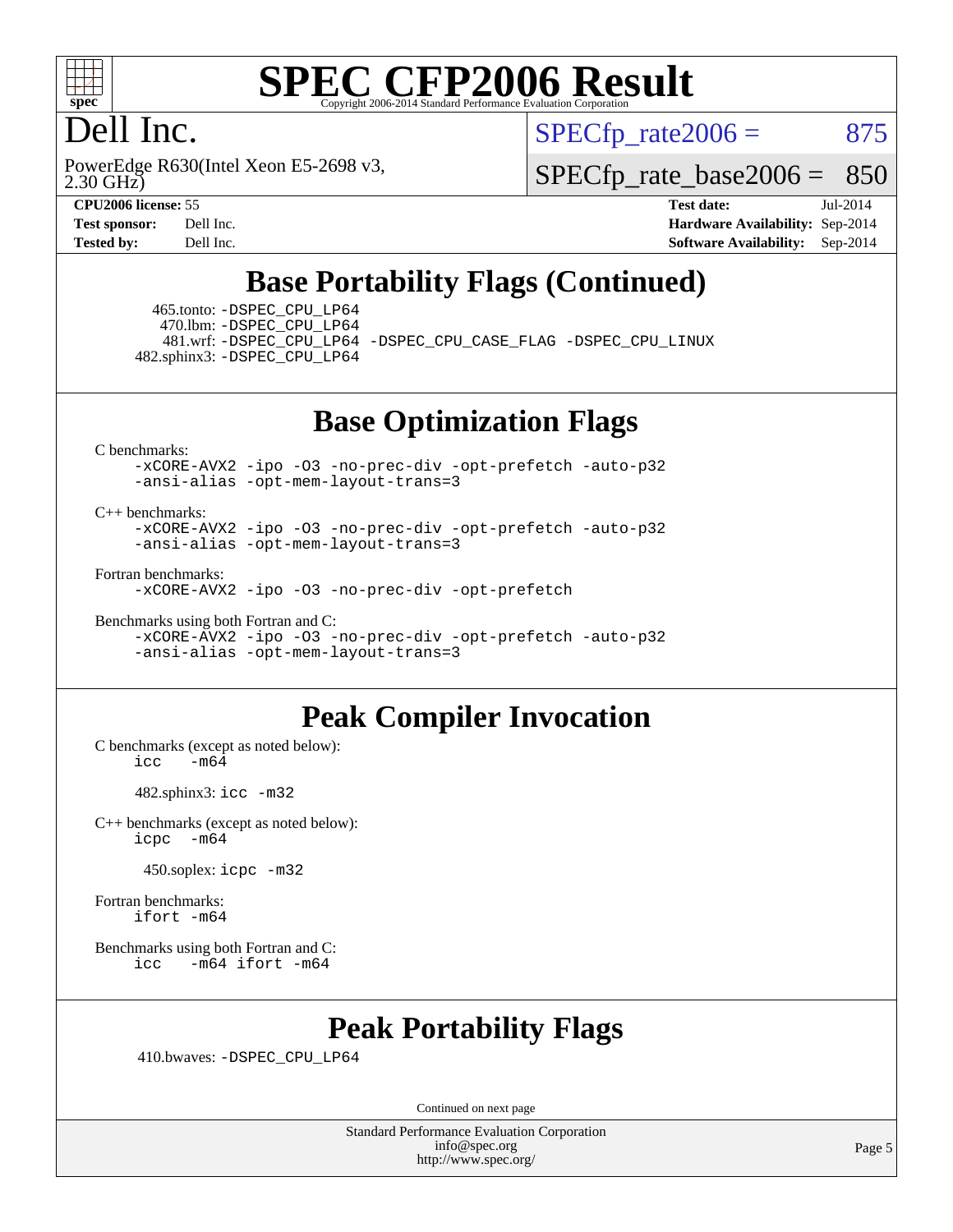

## Dell Inc.

2.30 GHz) PowerEdge R630(Intel Xeon E5-2698 v3,  $SPECTp\_rate2006 = 875$ 

[SPECfp\\_rate\\_base2006 =](http://www.spec.org/auto/cpu2006/Docs/result-fields.html#SPECfpratebase2006) 850

| Test sponsor:     | Dell Inc. |
|-------------------|-----------|
| <b>Tested by:</b> | Dell Inc. |

**[CPU2006 license:](http://www.spec.org/auto/cpu2006/Docs/result-fields.html#CPU2006license)** 55 **[Test date:](http://www.spec.org/auto/cpu2006/Docs/result-fields.html#Testdate)** Jul-2014 **[Hardware Availability:](http://www.spec.org/auto/cpu2006/Docs/result-fields.html#HardwareAvailability)** Sep-2014 **[Software Availability:](http://www.spec.org/auto/cpu2006/Docs/result-fields.html#SoftwareAvailability)** Sep-2014

### **[Peak Portability Flags \(Continued\)](http://www.spec.org/auto/cpu2006/Docs/result-fields.html#PeakPortabilityFlags)**

| 416.gamess: -DSPEC_CPU_LP64<br>433.milc: -DSPEC CPU LP64<br>434.zeusmp: -DSPEC_CPU_LP64<br>435.gromacs: -DSPEC_CPU_LP64 -nofor_main |                                                                |
|-------------------------------------------------------------------------------------------------------------------------------------|----------------------------------------------------------------|
| 436.cactusADM: -DSPEC CPU LP64 -nofor main                                                                                          |                                                                |
| 437.leslie3d: -DSPEC CPU LP64                                                                                                       |                                                                |
| 444.namd: -DSPEC CPU LP64                                                                                                           |                                                                |
| 447.dealII: -DSPEC CPU LP64                                                                                                         |                                                                |
| 453.povray: -DSPEC_CPU_LP64                                                                                                         |                                                                |
| 454.calculix: - DSPEC CPU LP64 - nofor main                                                                                         |                                                                |
| 459. GemsFDTD: - DSPEC CPU LP64                                                                                                     |                                                                |
| 465.tonto: - DSPEC CPU LP64                                                                                                         |                                                                |
| 470.1bm: - DSPEC CPU LP64                                                                                                           |                                                                |
|                                                                                                                                     | 481.wrf: -DSPEC_CPU_LP64 -DSPEC_CPU_CASE_FLAG -DSPEC_CPU_LINUX |

### **[Peak Optimization Flags](http://www.spec.org/auto/cpu2006/Docs/result-fields.html#PeakOptimizationFlags)**

[C benchmarks](http://www.spec.org/auto/cpu2006/Docs/result-fields.html#Cbenchmarks):

 433.milc: [-xCORE-AVX2](http://www.spec.org/cpu2006/results/res2014q3/cpu2006-20140909-31332.flags.html#user_peakPASS2_CFLAGSPASS2_LDFLAGS433_milc_f-xAVX2_5f5fc0cbe2c9f62c816d3e45806c70d7)(pass 2) [-prof-gen](http://www.spec.org/cpu2006/results/res2014q3/cpu2006-20140909-31332.flags.html#user_peakPASS1_CFLAGSPASS1_LDFLAGS433_milc_prof_gen_e43856698f6ca7b7e442dfd80e94a8fc)(pass 1) [-ipo](http://www.spec.org/cpu2006/results/res2014q3/cpu2006-20140909-31332.flags.html#user_peakPASS2_CFLAGSPASS2_LDFLAGS433_milc_f-ipo)(pass 2) [-O3](http://www.spec.org/cpu2006/results/res2014q3/cpu2006-20140909-31332.flags.html#user_peakPASS2_CFLAGSPASS2_LDFLAGS433_milc_f-O3)(pass 2) [-no-prec-div](http://www.spec.org/cpu2006/results/res2014q3/cpu2006-20140909-31332.flags.html#user_peakPASS2_CFLAGSPASS2_LDFLAGS433_milc_f-no-prec-div)(pass 2) [-opt-mem-layout-trans=3](http://www.spec.org/cpu2006/results/res2014q3/cpu2006-20140909-31332.flags.html#user_peakPASS2_CFLAGS433_milc_f-opt-mem-layout-trans_a7b82ad4bd7abf52556d4961a2ae94d5)(pass 2) [-prof-use](http://www.spec.org/cpu2006/results/res2014q3/cpu2006-20140909-31332.flags.html#user_peakPASS2_CFLAGSPASS2_LDFLAGS433_milc_prof_use_bccf7792157ff70d64e32fe3e1250b55)(pass 2) [-auto-ilp32](http://www.spec.org/cpu2006/results/res2014q3/cpu2006-20140909-31332.flags.html#user_peakCOPTIMIZE433_milc_f-auto-ilp32)

 $470$ .lbm: basepeak = yes

 482.sphinx3: [-xCORE-AVX2](http://www.spec.org/cpu2006/results/res2014q3/cpu2006-20140909-31332.flags.html#user_peakOPTIMIZE482_sphinx3_f-xAVX2_5f5fc0cbe2c9f62c816d3e45806c70d7) [-ipo](http://www.spec.org/cpu2006/results/res2014q3/cpu2006-20140909-31332.flags.html#user_peakOPTIMIZE482_sphinx3_f-ipo) [-O3](http://www.spec.org/cpu2006/results/res2014q3/cpu2006-20140909-31332.flags.html#user_peakOPTIMIZE482_sphinx3_f-O3) [-no-prec-div](http://www.spec.org/cpu2006/results/res2014q3/cpu2006-20140909-31332.flags.html#user_peakOPTIMIZE482_sphinx3_f-no-prec-div) [-opt-mem-layout-trans=3](http://www.spec.org/cpu2006/results/res2014q3/cpu2006-20140909-31332.flags.html#user_peakOPTIMIZE482_sphinx3_f-opt-mem-layout-trans_a7b82ad4bd7abf52556d4961a2ae94d5) [-unroll2](http://www.spec.org/cpu2006/results/res2014q3/cpu2006-20140909-31332.flags.html#user_peakCOPTIMIZE482_sphinx3_f-unroll_784dae83bebfb236979b41d2422d7ec2)

[C++ benchmarks:](http://www.spec.org/auto/cpu2006/Docs/result-fields.html#CXXbenchmarks)

 444.namd: basepeak = yes 447.dealII: basepeak = yes 450.soplex: [-xCORE-AVX2](http://www.spec.org/cpu2006/results/res2014q3/cpu2006-20140909-31332.flags.html#user_peakPASS2_CXXFLAGSPASS2_LDFLAGS450_soplex_f-xAVX2_5f5fc0cbe2c9f62c816d3e45806c70d7)(pass 2) [-prof-gen](http://www.spec.org/cpu2006/results/res2014q3/cpu2006-20140909-31332.flags.html#user_peakPASS1_CXXFLAGSPASS1_LDFLAGS450_soplex_prof_gen_e43856698f6ca7b7e442dfd80e94a8fc)(pass 1) [-ipo](http://www.spec.org/cpu2006/results/res2014q3/cpu2006-20140909-31332.flags.html#user_peakPASS2_CXXFLAGSPASS2_LDFLAGS450_soplex_f-ipo)(pass 2) [-O3](http://www.spec.org/cpu2006/results/res2014q3/cpu2006-20140909-31332.flags.html#user_peakPASS2_CXXFLAGSPASS2_LDFLAGS450_soplex_f-O3)(pass 2) [-no-prec-div](http://www.spec.org/cpu2006/results/res2014q3/cpu2006-20140909-31332.flags.html#user_peakPASS2_CXXFLAGSPASS2_LDFLAGS450_soplex_f-no-prec-div)(pass 2) [-opt-mem-layout-trans=3](http://www.spec.org/cpu2006/results/res2014q3/cpu2006-20140909-31332.flags.html#user_peakPASS2_CXXFLAGS450_soplex_f-opt-mem-layout-trans_a7b82ad4bd7abf52556d4961a2ae94d5)(pass 2) [-prof-use](http://www.spec.org/cpu2006/results/res2014q3/cpu2006-20140909-31332.flags.html#user_peakPASS2_CXXFLAGSPASS2_LDFLAGS450_soplex_prof_use_bccf7792157ff70d64e32fe3e1250b55)(pass 2) [-opt-malloc-options=3](http://www.spec.org/cpu2006/results/res2014q3/cpu2006-20140909-31332.flags.html#user_peakOPTIMIZE450_soplex_f-opt-malloc-options_13ab9b803cf986b4ee62f0a5998c2238) 453.povray: [-xCORE-AVX2](http://www.spec.org/cpu2006/results/res2014q3/cpu2006-20140909-31332.flags.html#user_peakPASS2_CXXFLAGSPASS2_LDFLAGS453_povray_f-xAVX2_5f5fc0cbe2c9f62c816d3e45806c70d7)(pass 2) [-prof-gen](http://www.spec.org/cpu2006/results/res2014q3/cpu2006-20140909-31332.flags.html#user_peakPASS1_CXXFLAGSPASS1_LDFLAGS453_povray_prof_gen_e43856698f6ca7b7e442dfd80e94a8fc)(pass 1) [-ipo](http://www.spec.org/cpu2006/results/res2014q3/cpu2006-20140909-31332.flags.html#user_peakPASS2_CXXFLAGSPASS2_LDFLAGS453_povray_f-ipo)(pass 2) [-O3](http://www.spec.org/cpu2006/results/res2014q3/cpu2006-20140909-31332.flags.html#user_peakPASS2_CXXFLAGSPASS2_LDFLAGS453_povray_f-O3)(pass 2) [-no-prec-div](http://www.spec.org/cpu2006/results/res2014q3/cpu2006-20140909-31332.flags.html#user_peakPASS2_CXXFLAGSPASS2_LDFLAGS453_povray_f-no-prec-div)(pass 2) [-opt-mem-layout-trans=3](http://www.spec.org/cpu2006/results/res2014q3/cpu2006-20140909-31332.flags.html#user_peakPASS2_CXXFLAGS453_povray_f-opt-mem-layout-trans_a7b82ad4bd7abf52556d4961a2ae94d5)(pass 2) [-prof-use](http://www.spec.org/cpu2006/results/res2014q3/cpu2006-20140909-31332.flags.html#user_peakPASS2_CXXFLAGSPASS2_LDFLAGS453_povray_prof_use_bccf7792157ff70d64e32fe3e1250b55)(pass 2) [-unroll4](http://www.spec.org/cpu2006/results/res2014q3/cpu2006-20140909-31332.flags.html#user_peakCXXOPTIMIZE453_povray_f-unroll_4e5e4ed65b7fd20bdcd365bec371b81f) [-ansi-alias](http://www.spec.org/cpu2006/results/res2014q3/cpu2006-20140909-31332.flags.html#user_peakCXXOPTIMIZE453_povray_f-ansi-alias)

[Fortran benchmarks](http://www.spec.org/auto/cpu2006/Docs/result-fields.html#Fortranbenchmarks):

Continued on next page